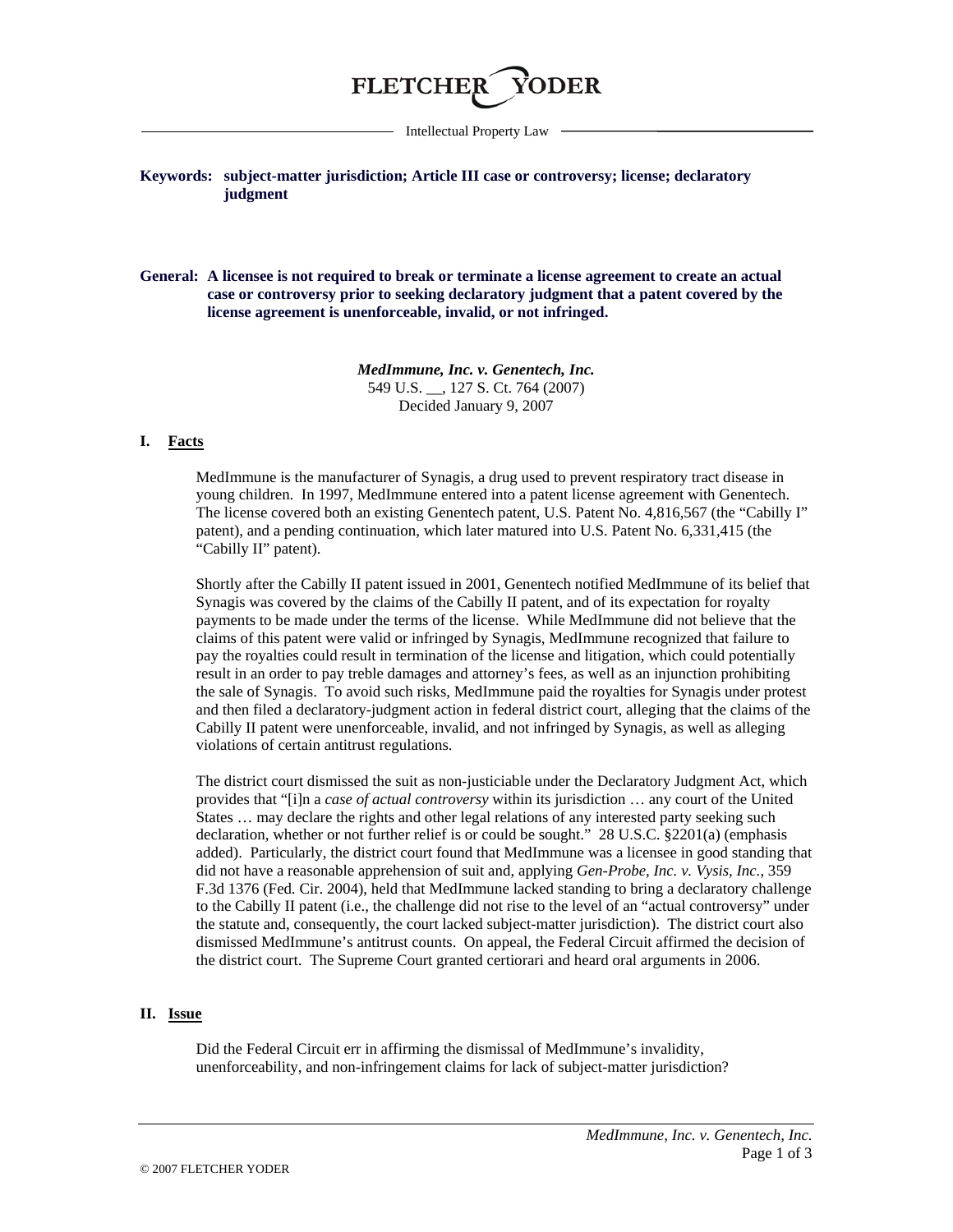## **III. Discussion**

Yes. In an opinion written by Justice Scalia on behalf of the eight-justice majority, the Court held that MedImmune was not required to break or terminate its 1997 license agreement before seeking a declaratory judgment that the underlying patent was invalid, unenforceable, or not infringed.

In the majority opinion, the Court refers to its decision in *Aetna Life*, which explained that the phrase "case of actual controversy" in the Declaratory Judgment Act refers to the type of "Cases" and "Controversies" that are justiciable under Article III.<sup>[1](#page-1-0)</sup> In order to satisfy the case-orcontroversy requirement, *Aetna Life* stated that the dispute must be "definite and concrete, touching the legal relations of parties having adverse legal interests"; and that the dispute be "real and substantial" and "admi[t] of specific relief through a decree of a conclusive character, as distinguished from an opinion advising what the law would be upon a hypothetical state of facts." Further, in *Maryland Casualty*, the Court summarized the case-or-controversy requirement, noting: "Basically, the question in each case is whether the facts alleged, under all the circumstances, show that there is a substantial controversy, between parties having adverse legal interests, of sufficient immediacy and reality to warrant the issuance of a declaratory judgment."[2](#page-1-1)

The Court posits that there is no dispute that these requirements would have been satisfied if MedImmune had refused to make royalty payments under the 1997 license agreement and that, but for the payment of such royalties, nothing about the case would suggest that it is unfit for judicial resolution. The Court further notes that MedImmune's own actions (i.e., making the royalty payments) eliminate the imminent threat of harm (e.g., infringement damages, termination of the license, an injunction preventing sale of the product). Thus, the Court frames the legal question of the present case as "whether this causes the dispute no longer to be a case or controversy within the meaning of Article III."

The Court begins its analysis of this question through reference to several cases related to threatened *government* action; these cases generally provide that plaintiffs are not required to expose themselves to liability in order to gain standing for a suit challenging the basis for such a threat. For example, a plaintiff is not required to violate a law in order to challenge its constitutionality. The Court notes that, although the plaintiff's own action (or inaction) may remove the imminent threat of prosecution (e.g., by not violating the law at issue), such action does not eliminate Article III jurisdiction "because the threat-eliminating behavior was effectively coerced."

Recognizing a scarcity of Supreme Court precedent as to situations in which a plaintiff's selfavoidance of imminent harm is coerced by threatened enforcement action by a *private party*, the majority opinion states that the only Court decision on point is *Altvater*, which the majority characterized as holding that "a licensee's failure to cease its payment of royalties did not render non-justiciable a dispute over the validity of the patent."[3](#page-1-2) Particularly, in *Altvater*, the patentee was collecting royalties from licensees under a court injunction, and again sued its licensees to enforce territorial restrictions in the license. The licensees counterclaimed for declaratory judgment that the patents were invalid. The *Altvater* Court found subject-matter jurisdiction to be present, concluding that "the requirements of [a] case or controversy are met where payment of a claim is demanded as of right and where payment is made, but where the involuntary or coercive nature of the exaction preserves the right to recover the sums paid or to challenge the legality of the claim." Finding that the threat of treble damages and an injunction that could result in a loss of eighty percent of MedImmune's business fell within *Altvater's* coercion rationale, the Court held that subject-matter jurisdiction was present and reversed the judgment of the Federal Circuit.

<span id="page-1-0"></span> <sup>1</sup> *Aetna Life Ins. Co. v. Haworth*, 200 U.S. 227 (1937).

<span id="page-1-1"></span><sup>2</sup> *Maryland Casualty Co. v. Pacific Coal & Oil Co.*, 312 U.S. 270, 273 (1941).

<span id="page-1-2"></span><sup>3</sup> *Altvater v. Freeman*, 319 U.S. 359 (1943).